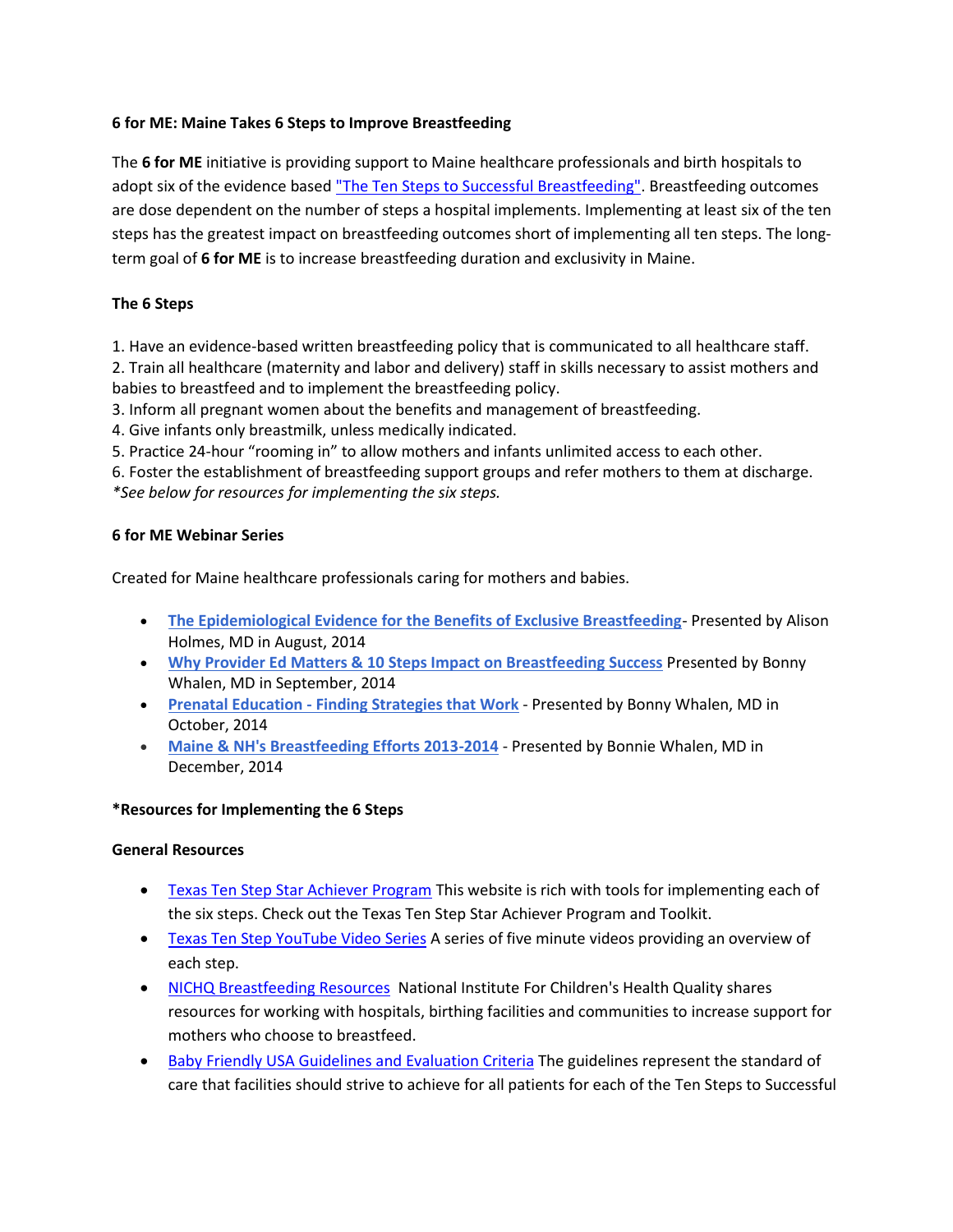Breastfeeding. The evaluation criteria represent the minimum standard that a facility must achieve in order to become Baby-Friendly designated.

# **Step Specific Resources for the 6 for ME Steps**

1. Step 1: Have an evidence-based written breastfeeding policy that is communicated to all healthcare staff.

- [Developing a Comprehensive Breastfeeding Policy, J Kelly, 6.1.16](http://www.maine.gov/dhhs/mecdc/population-health/hmp/panp/documents/Developing-Comprehensive-BF-Policy.pdf)
- [ABM Model Breastfeeding Policy](http://www.bfmed.org/Media/Files/Protocols/English%20Protocol%207%20Model%20Hospital%20Policy.pdf)
- [AAP Sample Hospital Breastfeeding Policy for Newborns](http://www2.aap.org/breastfeeding/curriculum/documents/pdf/Hospital%20Breastfeeding%20Policy_FINAL.pdf)
- [New York State Model Breastfeeding Policy](https://www.health.ny.gov/community/pregnancy/breastfeeding/docs/model_hospital_breastfeeding_policy.pdf)
- [California Breastfeeding Model Hospital Policy Recommendations On-Line Toolkit](https://www.cdph.ca.gov/healthinfo/healthyliving/childfamily/Pages/MainPageofBreastfeedingToolkit.aspx)
- [Summary: International Code of Marketing Breastmilk Substitutes](http://portal.ilca.org/files/events/ilca_conference/Exhibitor%20Resources/CodeSummary09.pdf)
- **[International Code of Marketing Breastmilk Substitutes](http://apps.who.int/iris/bitstream/10665/40382/1/9241541601.pdf)**
- **[Texas Ten Step Star Achiever Program](http://texastenstep.org/star-achiever/)**

2. Step 2: Train all healthcare staff in skills necessary to assist mothers and babies to breastfeed and to implement the breastfeeding policy.

- [Maryland's Maternity and Physician Provider Webinars](http://phpa.dhmh.maryland.gov/mch/Pages/Hospital_Breastfeeding_Resources.aspx) The Maryland Hospital Breastfeeding Policy Committee coordinated a free 15 hour didactic module for maternity nurses and a free six-lecture series of free webinars for providers that meets the requirement for Step 2 of the Ten Steps to Successful Breastfeeding and the Baby Friendly Hospital Initiative. Cost: Free
- [New Hampshire's Ten Steps to Successful Breastfeeding Online Curriculum](http://www.nhbreastfeedingtaskforce.org/) One year license is available for \$250 and may be accessed by as many staff as needed to complete the 15 hours of the World Health Organization (WHO) recommended breastfeeding curriculum.
- **[Texas Ten Step Star Achiever Program](http://texastenstep.org/star-achiever/)**
- [Expanding Clinicians' Roles in Breastfeeding Support](http://www.hriainstitute.org/breastfeedingcme/) This 1.5 hour tutorial in combination with the 1.5 hour tutorial below provide 3 hours of breastfeeding education that is aligned with the content expected for physicians providing care in facilities implementing the Ten Steps to Successful Breastfeeding or are designated as Baby-Friendly facilities. Continuing Medical Education (CME) Online Tutorial (CME#1) 1.5 CME Cost: Free
- [Expanding Clinicians' Roles in Breastfeeding Support: Focus on Maternal & Infant Care Prenatally](http://www.hriainstitute.org/breastfeedingcme/)  [and During Hospital Stay](http://www.hriainstitute.org/breastfeedingcme/) This 1.5 hour tutorial in combination with the 1.5 hour tutorial above provide 3 hours of breastfeeding education that is aligned with the content expected for physicians providing care in facilities implementing the Ten Steps to Successful Breastfeeding or are designated as Baby- Friendly facilities. Continuing Medical Education (CME) Online Tutorial (CME#2) 1.5 CME Cost: Free
- [American Academy of Pediatrics Section on Breastfeeding List of Educational Courses and](file:///F:/2016/Free%20Breastfeeding%20Management%20Self%20Study%20Guides)  [Materials](file:///F:/2016/Free%20Breastfeeding%20Management%20Self%20Study%20Guides) A list of breastfeeding educational courses for providers, some offer CMEs, some are free and many are available on line.

3. Step 3: Inform all pregnant women about the benefits and management of breastfeeding.

- **•** [Breastfeeding Education Resources](http://breastfeeding.nichq.org/resources/bf%20step%203%20resources)
- **[Texas Ten Step Star Achiever Program](http://texastenstep.org/star-achiever/)**

4. Step 6: Give infants only breastmilk, unless medically indicated.